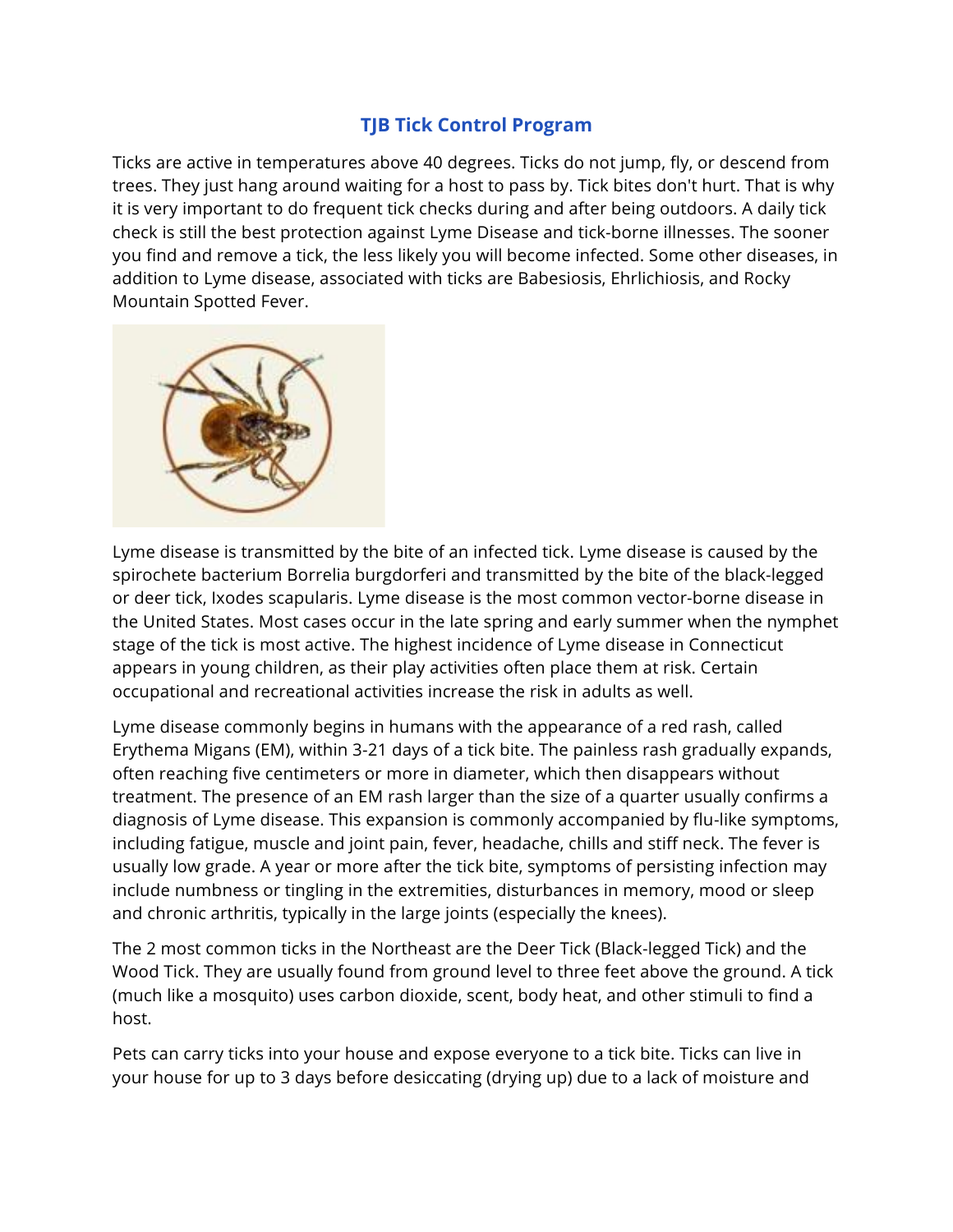humidity. Sleeping with your pets puts you at risk because a tick can easily migrate to you in the middle of the night and go undetected.

Ticks go through four life stages: egg, larva, nymph and adult. They evolve from one life stage to another by molting. Each of these last three stages requires a blood meal from a host. If the tick feeds on an infected host animal, the tick becomes infected. Ticks that transmit Lyme Disease can retain the infection throughout their life and are able to transmit the infection to subsequent hosts. This ability to pass the infection onto other hosts makes the tick "infective". These ticks can be anywhere, in the woods, by the seashore and **even in your own backyard**. While ticks can bite year round, peak tick season in the Northeast is April through September.

Currently, the use of a low-dosage Pyrethroid insecticide is the most effective means of reducing ticks in residential and recreational areas. **TJB-INC** can significantly reduce the tick population and lower the risk for exposure to Lyme disease. Most critical is the timing of the applications. Treating the nymphet ticks when they reach their activity peak in the spring and summer keeps the numbers down throughout these high-risk periods. **TJB-INC** does two applications during this time period. Our third application helps to gain control of the adult tick throughout the fall, winter and into early spring months.